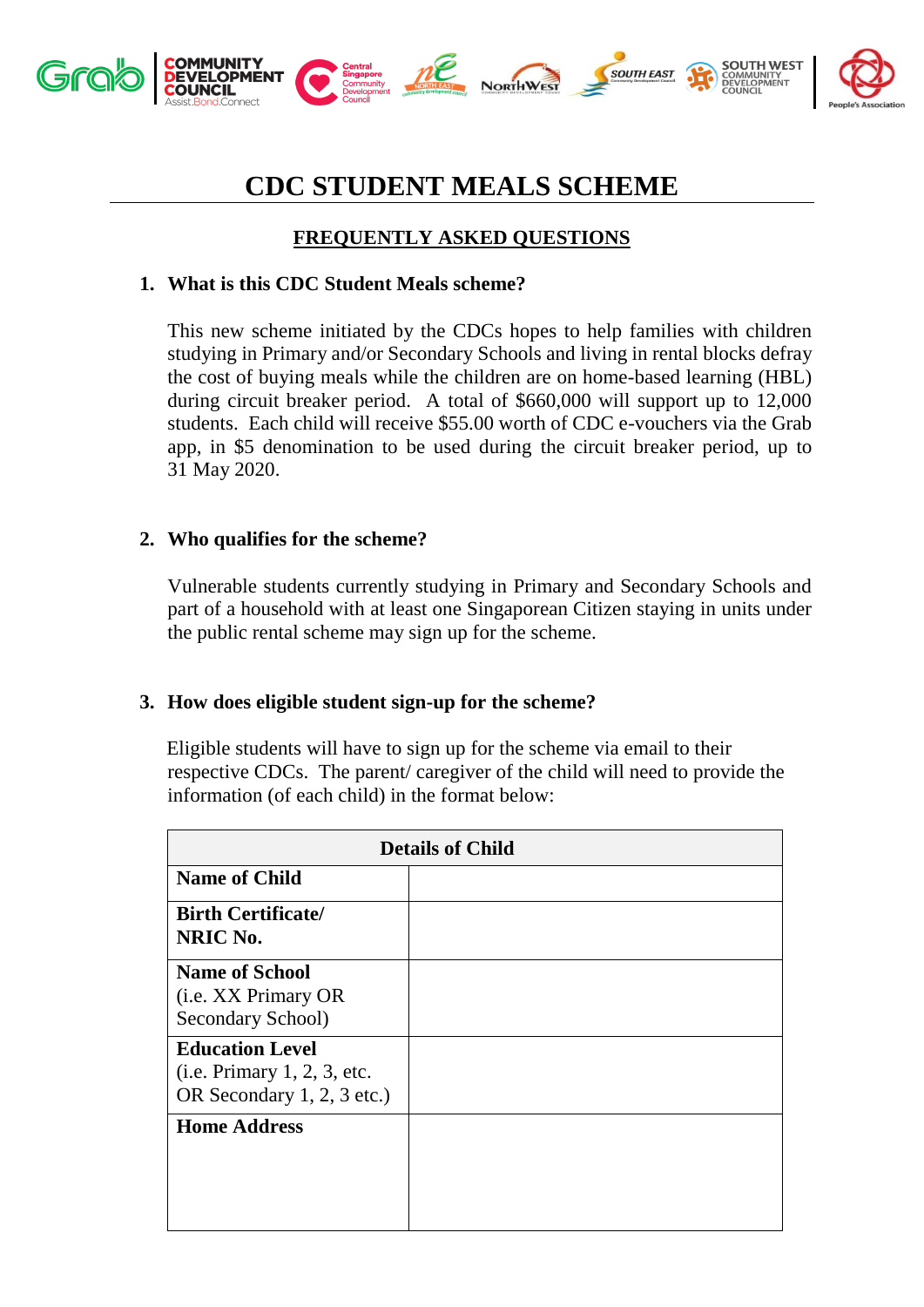

| Details of Grab Account (student/ parent/ caregiver)                                           |  |  |
|------------------------------------------------------------------------------------------------|--|--|
| <b>Mobile Number</b><br>(linked to your own)<br>personal Grab account)                         |  |  |
| <b>Does Mobile Number</b><br>belong to the Student?<br>(Yes/No)                                |  |  |
| If No, please indicate<br>name of owner ( <i>i.e.</i><br>parent/caregiver) of<br>mobile number |  |  |

The sign-up period is from Tuesday, 14 April 2020 to Monday, 27 April 2020 (may be extended depending on circuit breaker period).

Eligible students may visit [http://www.cdc.org.sg,](http://www.cdc.org.sg/) and use the **district checker to find out which CDC** they can write to.

| <b>Community Development Council</b> | <b>Email Address</b>         |
|--------------------------------------|------------------------------|
| <b>Central Singapore CDC</b>         | cdcmeals_centralsg@pa.gov.sg |
| <b>North East CDC</b>                | cdcmeals_northeast@pa.gov.sg |
| <b>North West CDC</b>                | cdcmeals_northwest@pa.gov.sg |
| <b>South East CDC</b>                | cdcmeals_southeast@pa.gov.sg |
| <b>South West CDC</b>                | cdcmeals_southwest@pa.gov.sg |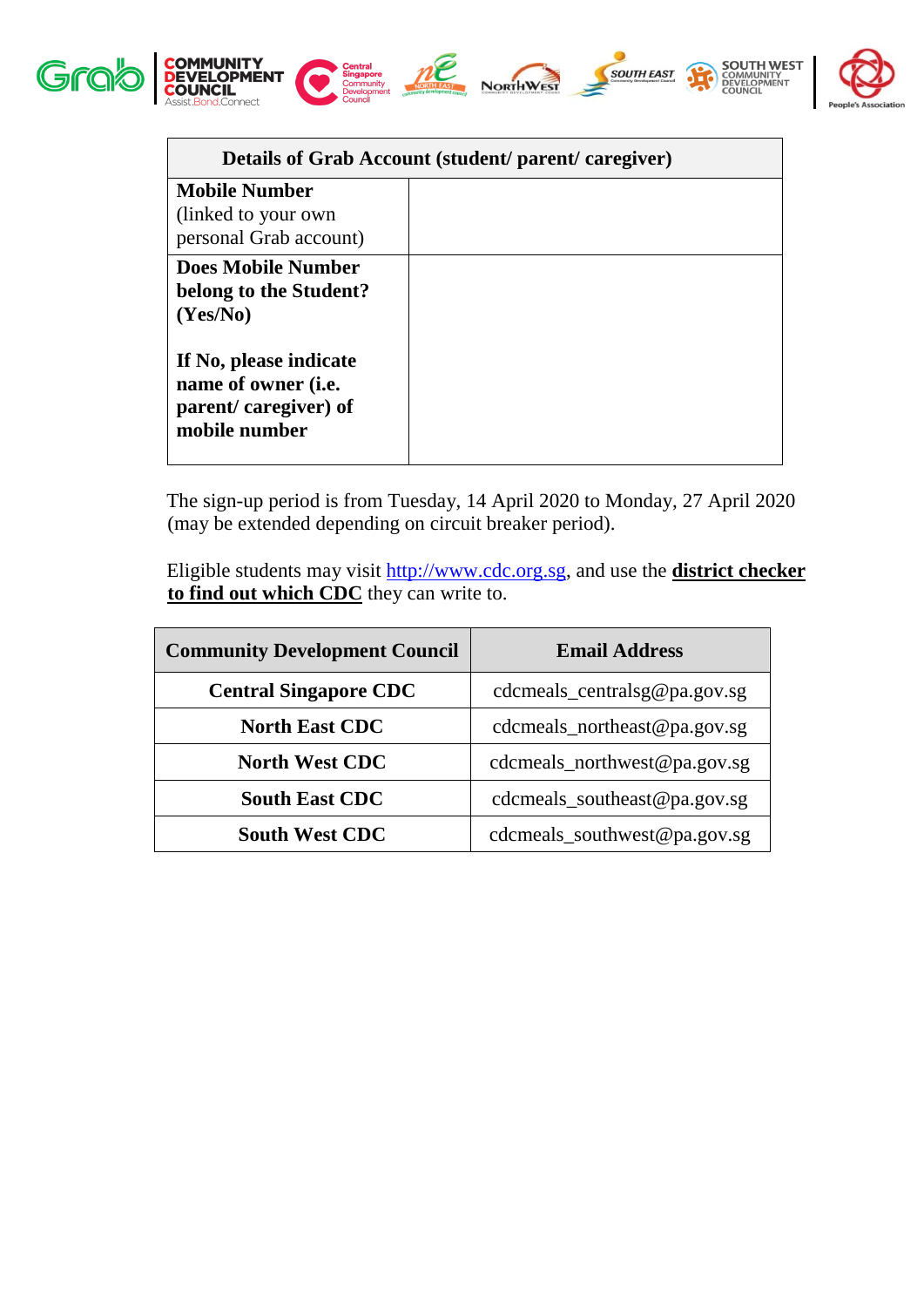

Eligible students may wish to sign-up directly by scanning the QR codes of your respective CDCs.

| <b>Community Development</b><br>Council | <b>QR Code for Sign-up</b> |
|-----------------------------------------|----------------------------|
| <b>Central Singapore CDC</b>            |                            |
| <b>North East CDC</b>                   |                            |
| <b>North West CDC</b>                   |                            |
| <b>South East CDC</b>                   |                            |
| <b>South West CDC</b>                   |                            |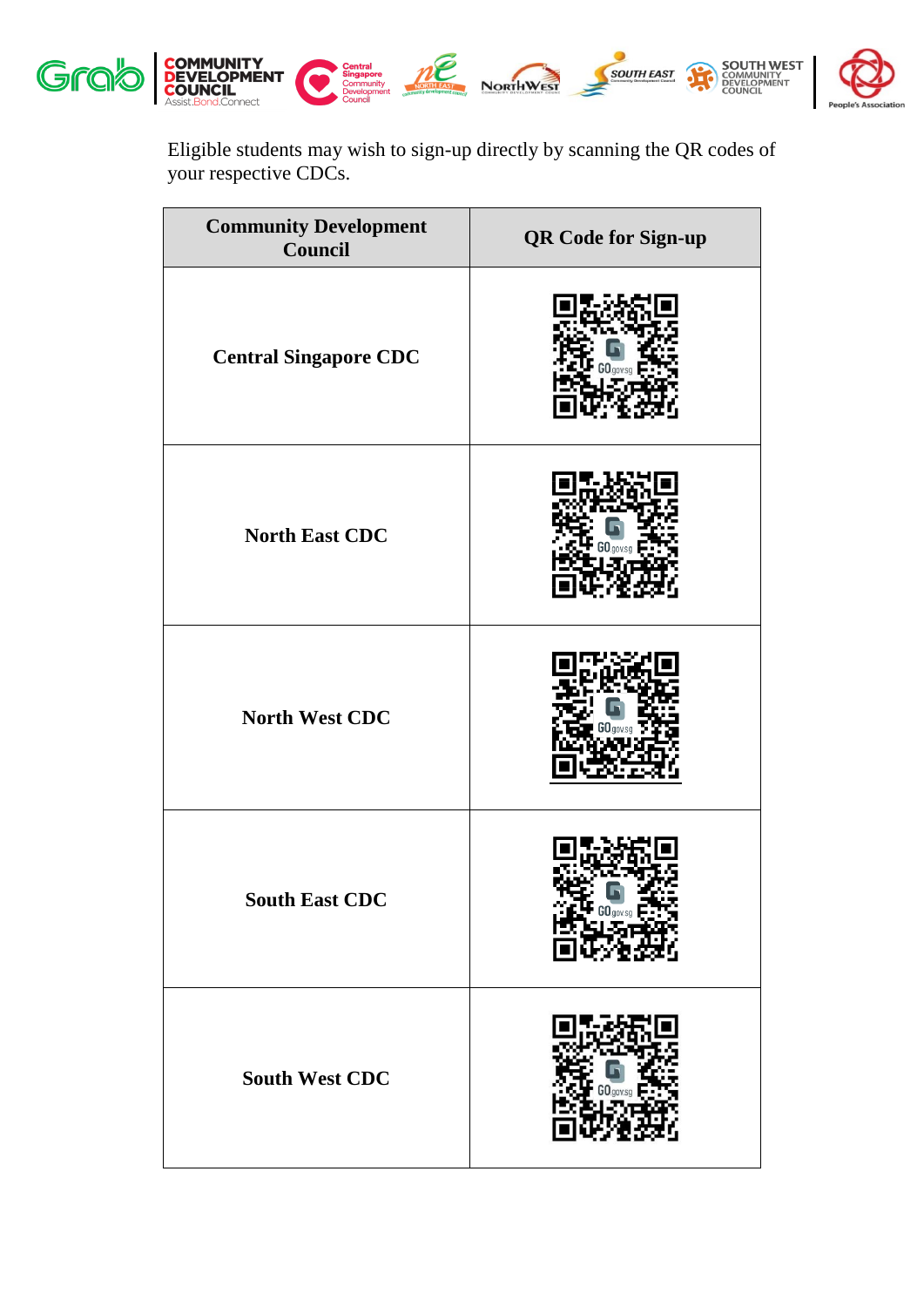

## **4. What should eligible students do to receive the e-vouchers?**

Respective CDC will verify the sign-up and if eligible, issue the \$55 e-vouchers (in the form of GrabFood vouchers) into the respective accounts (through Grab app) within four working days after signing up.

#### Existing Grab User

Existing Grab users may use their existing accounts, so long the mobile number provided to CDC is the registered number in Grab.

#### New Grab User

After emailing their respective CDCs, the parent/ caretaker should immediately download the Grab app and create an account, linking it to the mobile number provided to their CDC.

Please go to https://www.grab.com/sg/download to download the Grab app.

## **5. Where can the e-vouchers be utilised?**

- E-vouchers can be used only on GrabFood platform, for ordering from GrabFood merchants for self-pick-up orders only.
- The e-vouchers worth \$5 each are to offset cost of food purchased via self-pick-up, and have to be utilised in full as no refund will be made for any unused value / amount.
- If the cost of food to be purchased is more than \$5.00, the difference can be paid via your personal debit card, or via GrabPay (if you have topped up sufficient credit).
- E-voucher is not exchangeable for cash.

## **6. How do I use the e-vouchers in the Grab app?**

Please refer to Annex D Step by step guide to redeeming CDC-branded GrabFood vouchers.

## **7. Do I need mobile data to access the Grab app when self-pick-up my order?**

No, there is no need to have mobile data when self-pick-up the order.

After placing the self-pick-up order at home via the GrabFood app, simply take a screenshot of the order confirmation or take note of the order number and you can proceed to pick up your order using the screenshot or order number.